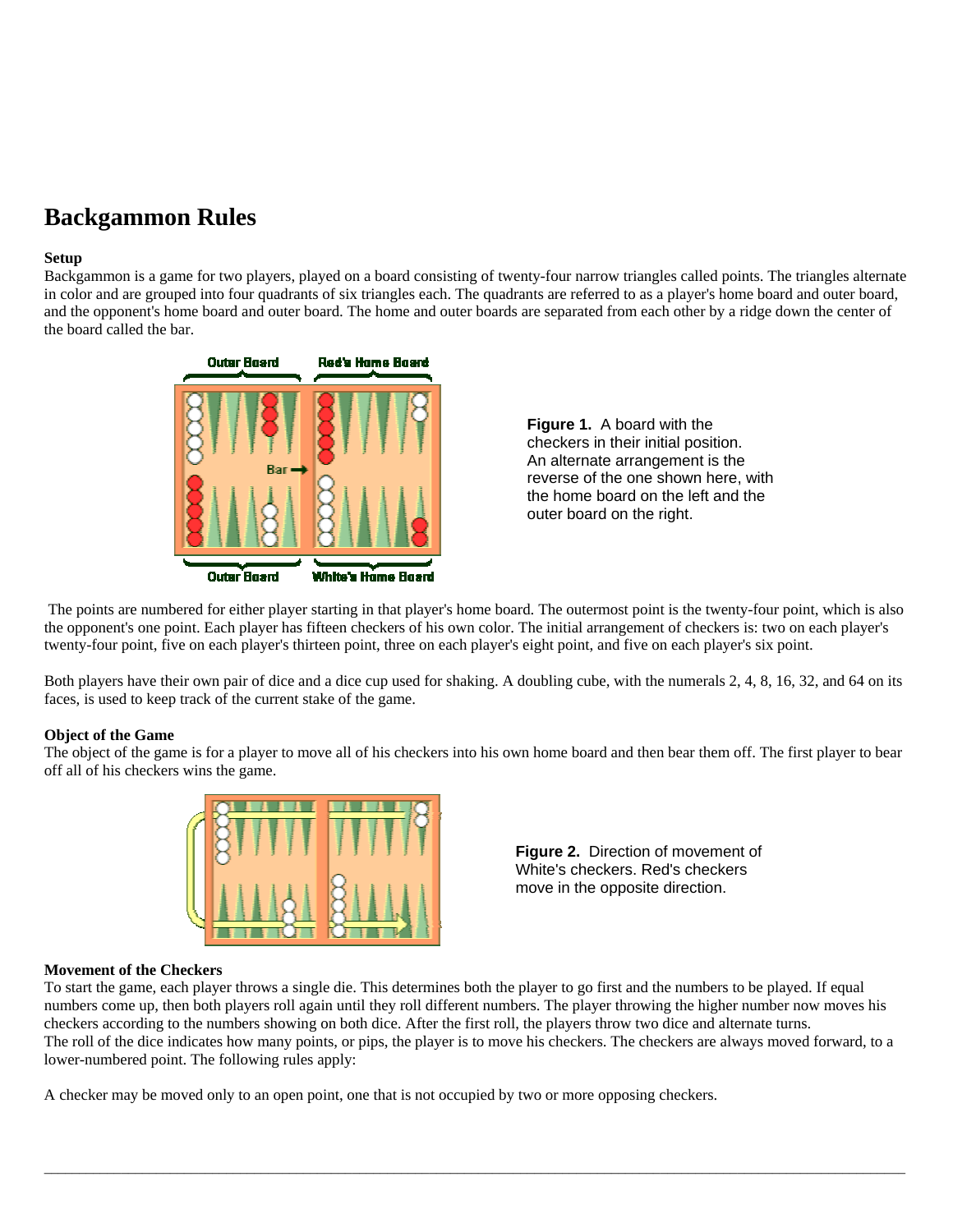The numbers on the two dice constitute separate moves. For example, if a player rolls 5 and 3, he may move one checker five spaces to an open point and another checker three spaces to an open point, or he may move the one checker a total of eight spaces to an open point, but only if the intermediate point (either three or five spaces from the starting point) is also open.



**Figure 3.** Two ways that White can play a roll of  $\Xi$ .

A player who rolls doubles plays the numbers shown on the dice twice. A roll of 6 and 6 means that the player has four sixes to use, and he may move any combination of checkers he feels appropriate to complete this requirement.

A player must use both numbers of a roll if this is legally possible (or all four numbers of a double). When only one number can be played, the player must play that number. Or if either number can be played but not both, the player must play the larger one. When neither number can be used, the player loses his turn. In the case of doubles, when all four numbers cannot be played, the player must play as many numbers as he can.

### **Hitting and Entering**

A point occupied by a single checker of either color is called a blot. If an opposing checker lands on a blot, the blot is hit and placed on the bar.

Any time a player has one or more checkers on the bar, his first obligation is to enter those checker(s) into the opposing home board. A checker is entered by moving it to an open point corresponding to one of the numbers on the rolled dice.

For example, if a player rolls 4 and 6, he may enter a checker onto either the opponent's four point or six point, so long as the prospective point is not occupied by two or more of the opponent's checkers.



**Figure 4.** If White rolls **Walla** a checker on the bar, he must enter the checker onto Red's four point since Red's six point is not open.

If neither of the points is open, the player loses his turn. If a player is able to enter some but not all of his checkers, he must enter as many as he can and then forfeit the remainder of his turn.

After the last of a player's checkers has been entered, any unused numbers on the dice must be played, by moving either the checker that was entered or a different checker.

### **Bearing Off**

Once a player has moved all of his fifteen checkers into his home board, he may commence bearing off. A player bears off a checker by rolling a number that corresponds to the point on which the checker resides, and then removing that checker from the board. Thus, rolling a 6 permits the player to remove a checker from the six point.

If there is no checker on the point indicated by the roll, the player must make a legal move using a checker on a higher-numbered point. If there are no checkers on higher-numbered points, the player is permitted (and required) to remove a checker from the highest point on which one of his checkers resides. A player is under no obligation to bear off if he can make an otherwise legal move.

 $\bot$  , and the set of the set of the set of the set of the set of the set of the set of the set of the set of the set of the set of the set of the set of the set of the set of the set of the set of the set of the set of t